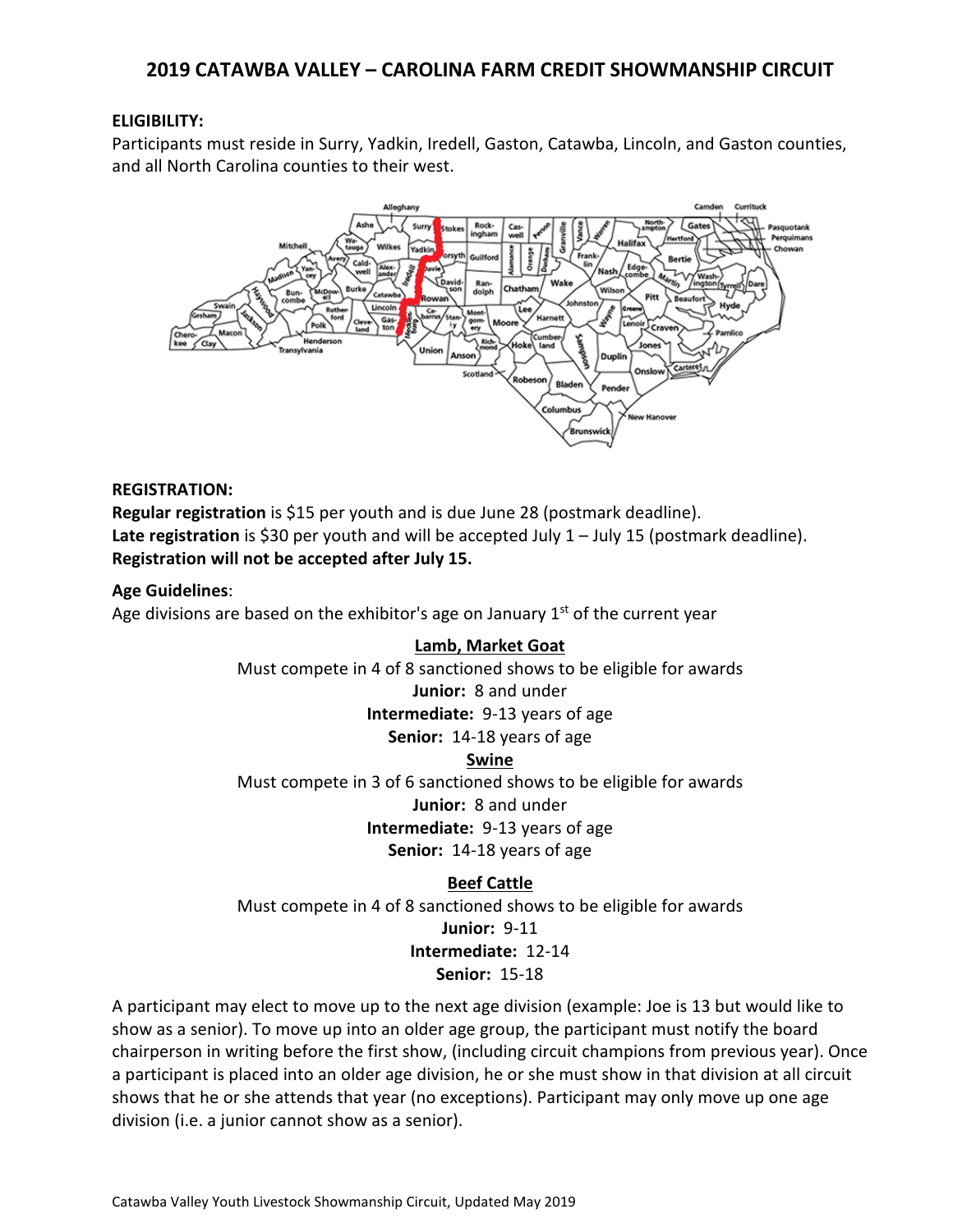# **SCORING SYSTEM:**

The scoring system is based on an accumulation of points. Points in each age division from each show will be as follows:

1) Show persons in each age division will receive points as follows:

- $\bullet$  1<sup>st</sup> 15 points
- $\bullet$  2<sup>nd</sup> 13 points
- $\bullet$  3<sup>rd</sup> 11 points
- $\bullet$  4<sup>th</sup> 9 points
- $\bullet$  5<sup>th</sup> 7 points
- 6 Points will be given to any child that makes finals in a show that has enough entries to warrant go-rounds.
- All others 5 points

2) An individual's top 4 scores for the lamb, goat, and heifer circuits; and top 3 scores for the swine circuit will count toward year end awards

3) Tie Breakers - A tie between 2 participants will be broken using the following criteria:

- All the dropped scores will be added.
- Head to head competition at the Cleveland County Fair.

# **GENERAL RULES:**

**There must be a minimum of 5 participants within an age division and species**, for a champion and/or reserve champion to be awarded. Any less than 5 participants may participate in the show circuit but will only receive the showmanship circuit participation awards.

A participant can win the Grand Champion buckle **once in each age division for each species** however a participant may win **twice in the senior age division**.

Reserve Champion awards may be won more than once in each age division with no restrictions.

**If a Circuit participant or any member of their immediate family is barred from competition at any of the sanctioned events, for any reason, that participant shall be ineligible for any and all Circuit awards in the current year.** 

The circuit committee will work with sanctioned show officials to avoid any circuit participant from showing under the same judge more than once (per species), however the committee cannot guarantee that will not occur.

**If there are discrepancies between Circuit rules and rules of a specific show, the rules for that show take precedence over the Circuit rules. READ the rules for each show you plan participate.** 

**When registering for showmanship at a sanctioned show, be CERTAIN to register for the SAME age division which you registered for with the circuit. If you show in a different age group from which you registered for with the circuit, you will FORFEIT your placing and points for that show. The circuit CANNOT adjust your points up or down if you do not show in the circuit age division for which you registered.** 

**ALL** participants in the GOAT circuit will need to show the animal as if it were being shown as a market animal even if it is a female goat**.** 

**All ties will be broken at the Cleveland County Fair. An awards banquet will be held in the fall for presentation of awards.**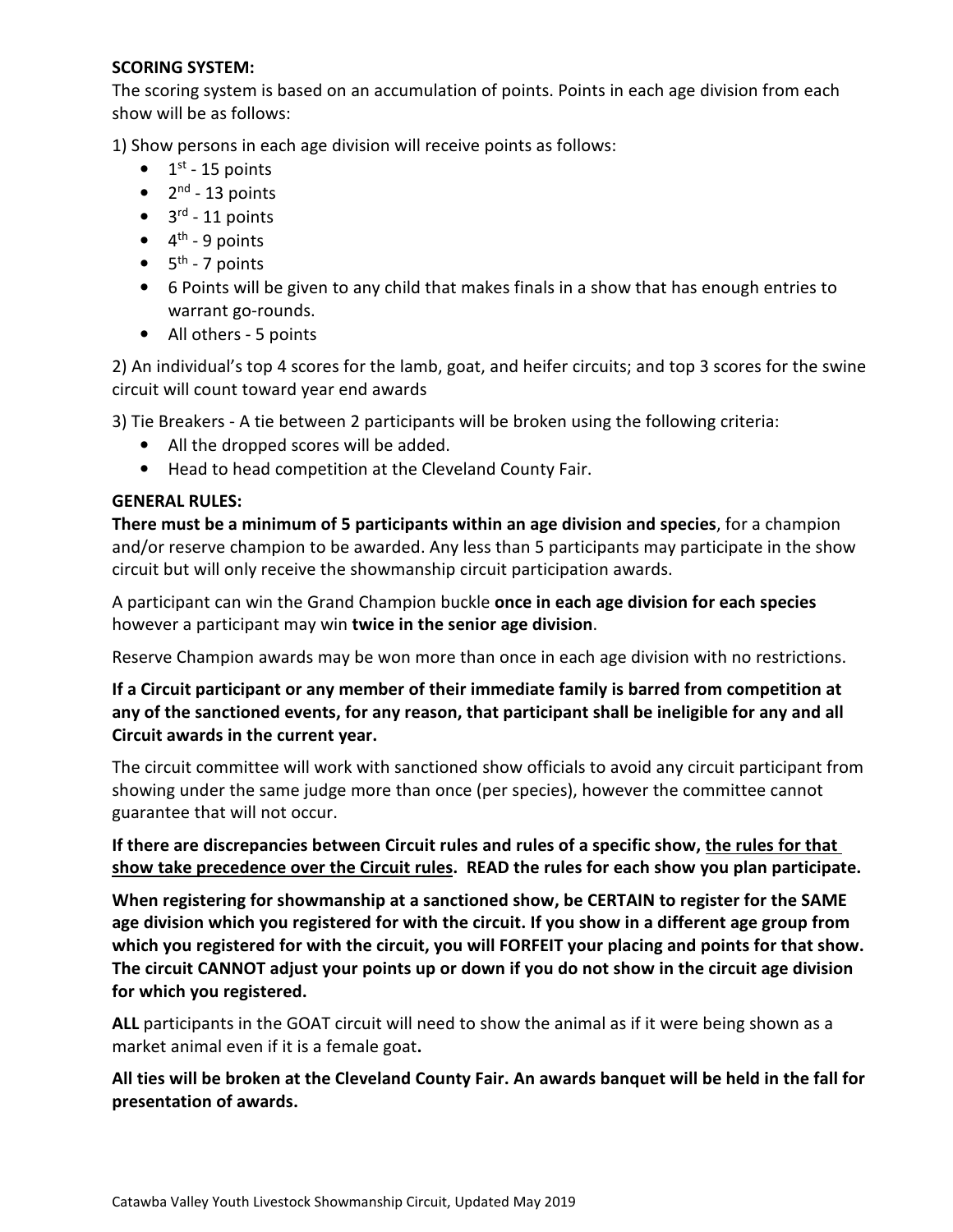# **SANCTIONED LAMB, MARKET GOAT SHOWS**

**McDowell County Junior Livestock Show Hickory American Legion Fair**  Adam Lawing, McDowell Co. Coop. Ext. Glenn Detweiler, Catawba Co. Coop. adam**\_**lawing@ncsu.edu glenn**\_**detweiler@ncsu.edu Marion, NC Newton, NC 828.652.8104 828.465.8240

**NC Mountain State Fair** www.wncagcenter.org **Damon Pollard, Burke Co. Coop. Ext.** Mills River, NC in the state of the state of the idpollar@ncsu.edu 704.616.8553 Morganton, NC

**Cleveland County Fair** Greg Traywick, Cleveland Co. Coop. Ext. **Western NC Show & Sale**  Greg trawick@ncsu.edu Noah Henson www.clevelandcountyfair.com noah henson@ncsu.edu Shelby, NC Shelby, NC Shelby, NC Shelby, NC Shelby, NC Shelby, NC Shelby, NC Shelby, NC Shelby, NC Shelby, NC Shelby, NC Shelby, NC Shelby, NC Shelby, NC Shelby, NC Shelby, NC Shelby, NC Shelby, NC Shelby, NC Shelby, NC Sh 704.482.4365 828.255.5522

# Ethan Henderson, Haywood Co. Coop. Ext. Tom & Alyson Devine

ethan**\_**henderson@ncsu.edu tdevine1222@gmail.com Waynesville, NC alysonleigh.moore@gmail.com 828.456.3575 828.320.2138

www.hickoryfair.com

### Will Thompson, NCDA Veterinary Division **Burke County Cooperative Extension Show**

828.764.9480

**Haywood County Fair The Summer Heat Jackpot Show**

# **SANCTIONED SWINE SHOWS**

### **McDowell County Junior Livestock Show Hickory American Legion Fair**

Adam Lawing, McDowell Co. Coop. Ext. Glenn Detweiler, Catawba Co. Coop. adam**\_**lawing@ncsu.edu glenn**\_**detweiler@ncsu.edu Marion, NC Newton, NC 828.652.8104 828.465.8240

www.hickoryfair.com

**NC Mountain State Fair**  Will Thompson, NCDA Veterinary Division www.wncagcenter.org Mills River, NC 704.616.8553

**Cleveland County Fair Haywood County Fair**  Greg**\_**trawick@ncsu.edu ethan**\_**henderson@ncsu.edu www.clevelandcountyfair.com Waynesville, NC Shelby, NC 828.456.3575 704.482.4365

Greg Traywick, Cleveland Co. Coop. Ext. Ethan Henderson, Haywood Co. Coop. Ext.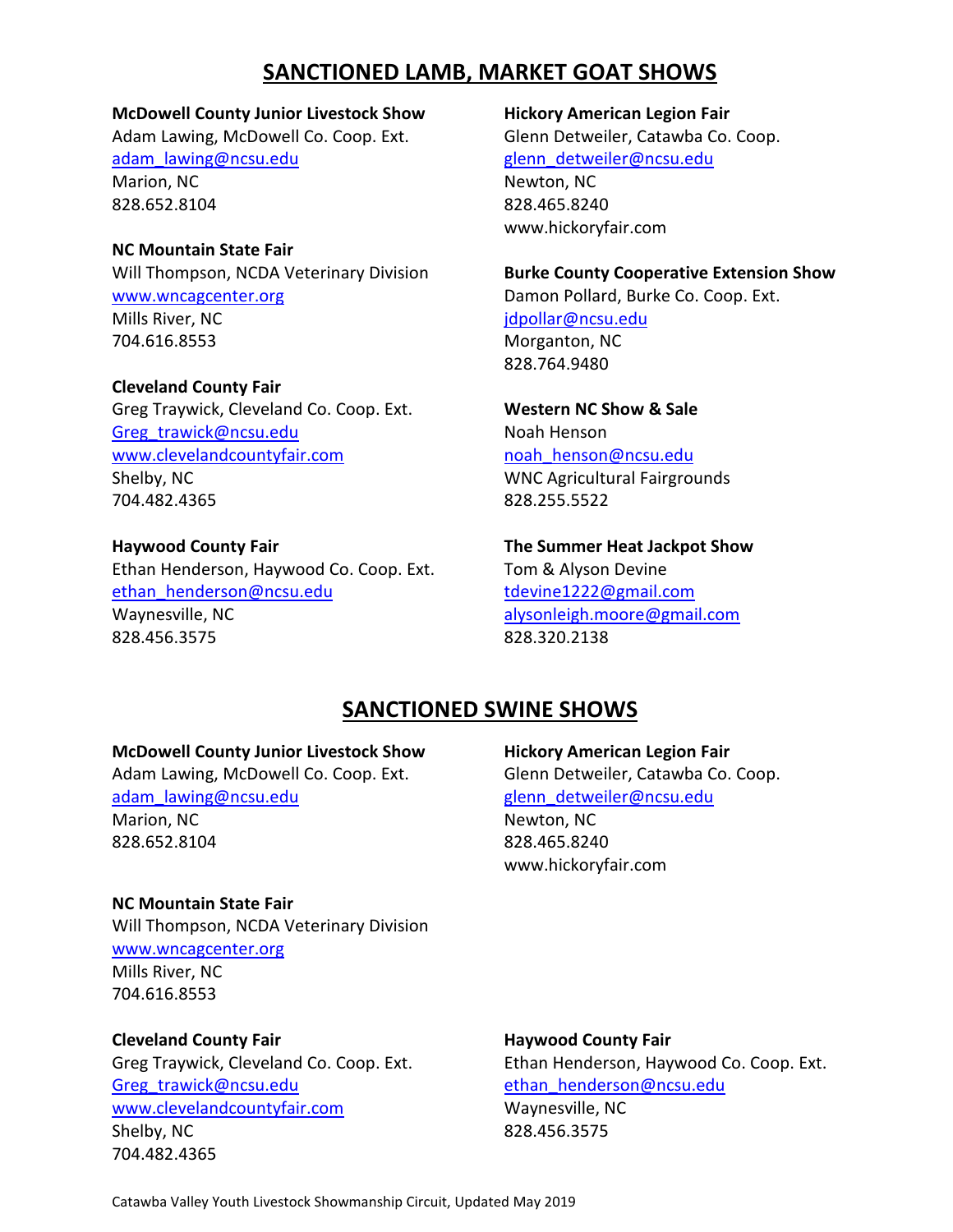# **SANCTIONED BEEF SHOWS**

# **McDowell County Junior Livestock Show Haywood County Fair**

adam**\_**lawing@ncsu.edu ethan**\_**henderson@ncsu.edu Marion, NC Waynesville, NC 828.652.8104 828.456.3575

Adam Lawing, McDowell Co. Coop. Ext. Ethan Henderson, Haywood Co. Coop. Ext.

http://haywoodcountyfairgrounds.org/haywood\_county\_fair\_exihibitor\_information.html

# **Hickory American Legion Fair <b>Burke County Fair Burke County Fair**

Glenn Detweiler, Catawba Co. Coop. Ext. Damon Pollard, Burke Co. Coop. Ext. glenn**\_**detweiler@ncsu.edu jdpollar@ncsu.edu Hickory, NC Morganton, NC 828.465.8240 828.764.9480 www.hickoryfair.com

# **NC Mountain State Fair Madison County Fair Accounty Fair**

Will Thompson, NCDA Veterinary Division Ross Young, Madison Co. Coop. Ext. www.wncagcenter.org ross young@ncsu.edu Mills River, NC Marshall NC 704.616.8553 828.649.2411

Greg Traywick, Cleveland Co. Coop. Ext. Tom & Alyson Devine greg**\_**traywick@ncsu.edu tdevine1222@gmail.com www.clevelandcountyfair.com alysonleigh.moore@gmail.com Shelby, NC 828.320.2138 704.482.4365

**Cleveland County Fair The Summer Heat Jackpot Show** 

# **Catawba Valley Youth Livestock Foundation Officers**

Tom Devine, Chairman, tdevine1222@gmail.com Nikki Cox, Vice Chairman, njohnson8081@gmail.com Steve Dillon, Treasurer, dirt14dobber@yahoo.com Rebecca Shuping, Secretary, rebecca.shuping@chezami.com